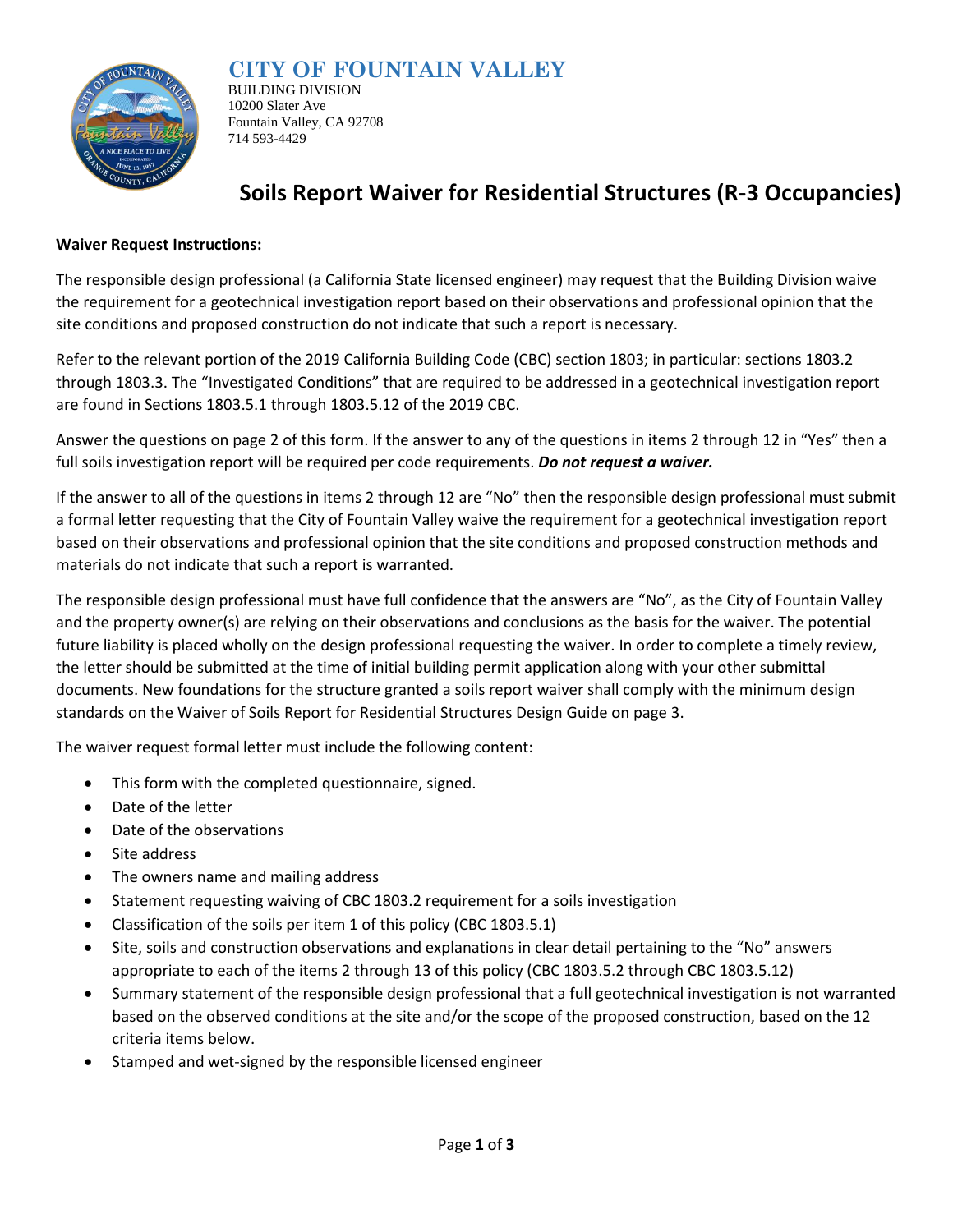#### **Questionnaire:**

| 1.  | <b>Classification: (2019 CBC 1803.5.1)</b>                                                         |              |        |
|-----|----------------------------------------------------------------------------------------------------|--------------|--------|
|     | Provide a classification of the soil materials in accordance with ASTM D 2487.                     |              |        |
| 2.  | Questionable Soils: (2019 CBC 1803.5.2)                                                            | Yes          | No     |
|     | Are there soil conditions or evidence with existing structures that indicate soils of              | П            | П      |
|     | questionable bearing capacity?                                                                     |              |        |
| 3.  | <b>Expansive Soil: (2019 CBC 1803.5.3)</b>                                                         | <b>Yes</b>   | No     |
|     | Are there soils conditions or evidence with existing structures that indicate<br>expansive soils?  | $\Box$       | $\Box$ |
| 4.  | Ground Water Table: (2019 CBC 1803.5.4)                                                            | Yes          | No     |
|     | Is there evidence of a "high" ground-water table and/or will there be floor levels<br>below grade? | $\mathsf{L}$ | П      |
| 5.  | Deep Foundation: (2019 CBC 1803.5.5)                                                               | Yes          | No     |
|     | Does the design utilize a pile and pier, or other deep foundation method?                          | $\Box$       | $\Box$ |
| 6.  | Rock Strata: (2019 CBC 1803.5.6)                                                                   | Yes          | No.    |
|     | Are issues indicated with variations or doubtful characteristics in the subsurface rock            | П            | $\Box$ |
|     | strata?                                                                                            |              |        |
| 7.  | Excavations Near Foundations: (2019 CBC 1803.5.7)                                                  | Yes          | No     |
|     | Will there be excavations that will remove lateral support from any foundations?                   | $\Box$       | $\Box$ |
| 8.  | Compacted Fill Materials: (2019 CBC 1803.5.8)                                                      | Yes          | No     |
|     | Will there be shallow foundations bearing on compacted fill more than 12" in depth?                | $\Box$       | $\Box$ |
| 9.  | Controlled Low-Strength Material: (2019 CBC 1803.5.9)                                              | <b>Yes</b>   | No.    |
|     | Will shallow foundations bear on fill of controlled low-strength material?                         | $\Box$       | $\Box$ |
| 10. | Alternate Setback and Clearance: (2019 CBC 1803.5.10)                                              | Yes          | No     |
|     | For slopes of 33% or greater; will the structure be placed on the slope, close to an               | $\Box$       | $\Box$ |
|     | ascending slope, or close to a descending slope?                                                   |              |        |
| 11. | Seismic Design Category C Through F: (2019 CBC 1803.5.11)                                          | Yes          | No     |
|     | Do conditions indicate potential hazards of slope instability, liquefaction, differential          | $\Box$       | П      |
|     | settlement or surface rupture due to faulting or lateral spreading?                                |              |        |
| 12. | Seismic Design Category D Through F: (2019 CBC 1803.5.12)                                          | Yes          | No     |
|     | Are foundation walls (stem walls with lateral soil loads of more than 12"),                        |              | П      |
|     | basements, or retaining walls proposed?                                                            |              |        |

I have completed the above questionnaire and have submitted the required formal letter:

# **Design Professional Signature: Print Name: Date: Company Name: License#: Exp. Date:**